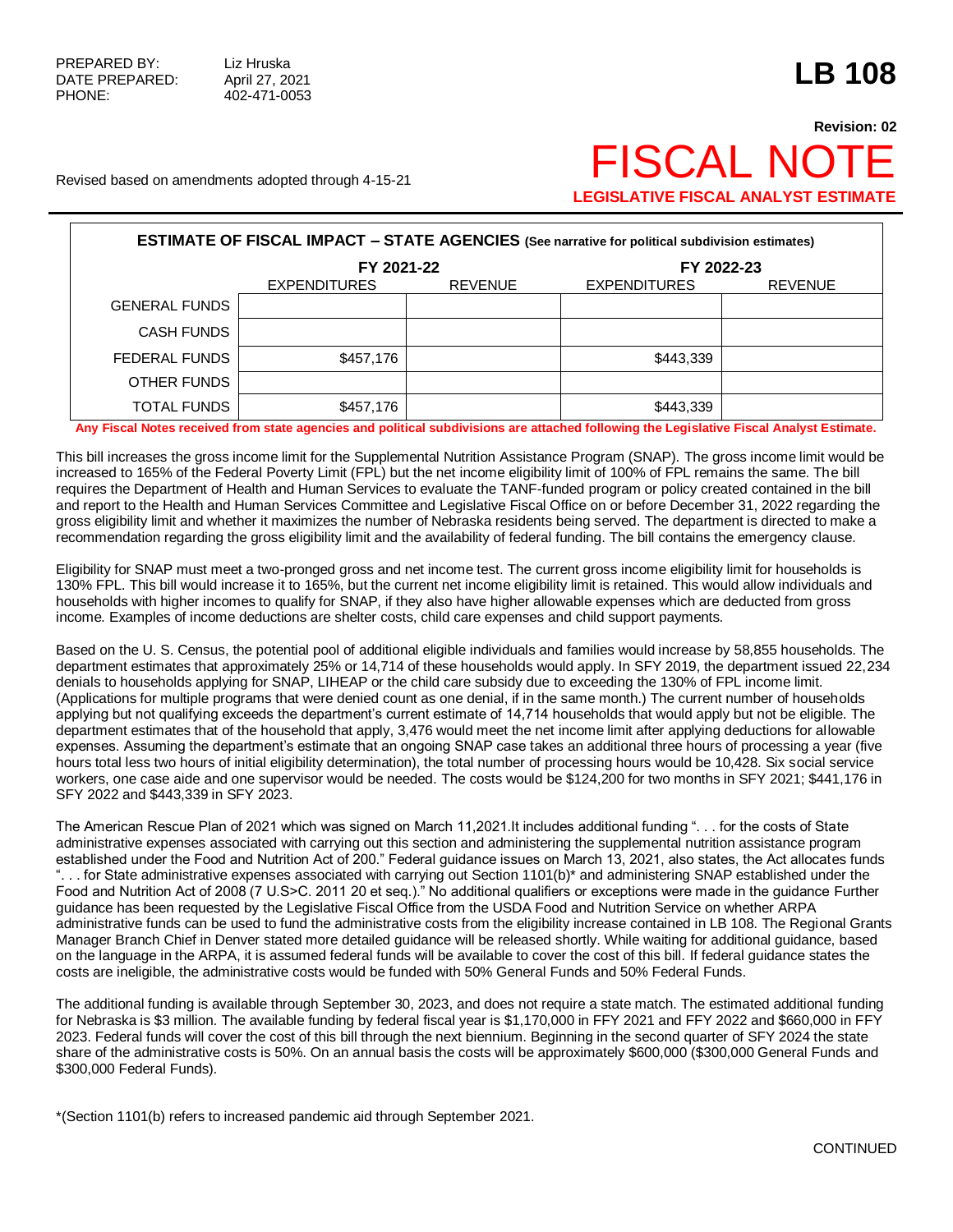|                                                                                                                                                 |              |              |       |           | ADMINISTRATIVE SERVICES STATE BUDGET DIVISION: REVIEW OF AGENCY & POLT. SUB. RESPONSE |  |
|-------------------------------------------------------------------------------------------------------------------------------------------------|--------------|--------------|-------|-----------|---------------------------------------------------------------------------------------|--|
| LB:                                                                                                                                             | 108          | AM: 975      |       |           | AGENCY/POLT. SUB: Nebraska Department of Health and Human Services                    |  |
|                                                                                                                                                 | REVIEWED BY: | Ann Linneman | DATE: | 4-21-2021 | PHONE: (402) 471-4180                                                                 |  |
| COMMENTS: The Nebraska Department of Health and Human Services' analysis and estimate of fiscal impact to the<br>department appears reasonable. |              |              |       |           |                                                                                       |  |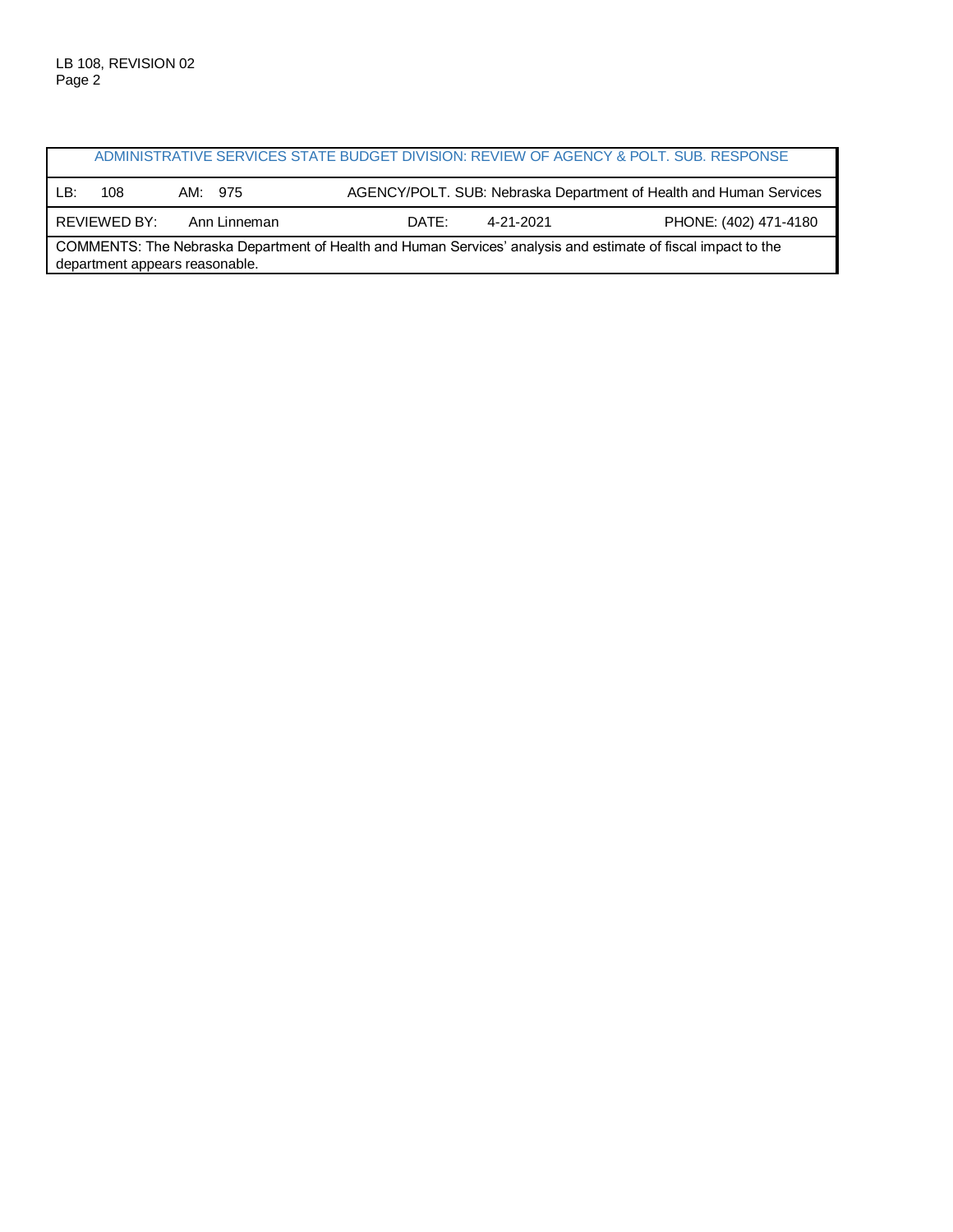## **LB**(1) **108 AM975 FISCAL NOTE 2021**

## **ESTIMATE PROVIDED BY STATE AGENCY OR POLITICAL SUBDIVISION** State Agency or Political Subdivision Name:(2) Department of Health and Human Services Prepared by: (3) Mike Michalski Date Prepared 4-21-2021 Phone: (5) 471-6719 **FY 2021-2022 FY 2022-2023** EXPENDITURES REVENUE EXPENDITURES REVENUE **GENERAL FUNDS** \$586,419 \$586,419 **CASH FUNDS FEDERAL FUNDS** \$586,419 \$779,557 **OTHER FUNDS** TOTAL FUNDS \$1,172,838 \$1,172,838 \$1,559,114

Return by date specified or 72 hours prior to public hearing, whichever is earlier.

Explanation of Estimate:

LB108 AM975 changes the gross income eligibility determination in the Department of Health and Human Services (DHHS) Supplemental Nutrition Assistance Program (SNAP) from 130% to 165% federal poverty level (FPL). However, the net income limit determination will remain at 100% FPL. SNAP is a dual income test program. An individual must first meet the gross income eligibility limit and if the individual's income is below the gross income guidelines then the individual's deductions may be considered in order to reach the net income limit of 100%.

Based on US Census Bureau estimates of Nebraska population by FPL for 2019, it is estimated that there are 128,669 living between 130%-165% FPL. In SFY2020 the total number of individuals who received SNAP was 158,328 and the number of SNAP cases were 72,422 which averages 2.19 individuals per case. If there are 128,669 potential clients between 130%-165% FPL then there would be 58,855 potential cases. It is assumed that 25% of these cases, or 14,714, would apply for SNAP benefits. Of those 14,714 who apply, it is assumed that 11,238 applicants would be denied due to the dual income requirements. It becomes more difficult for individuals at a higher FPL to be eligible due to the dual income test. It takes 2 hours processing time by Social Service Workers (SSW) to handle these applications, or 22,476 hours annually. The remaining 3,476 applicants would be new ongoing eligible SNAP cases. Eligible SNAP cases take 5 hours of annual processing time to recertify and update various information as changes occur. These new eligible SNAP cases would require 17,380 SSW hours annually. Therefore, the administrative hours required for this new population would be 39,856 annual hours.

The Department of Health and Human Services would require 20 additional new Social Service Workers, 2 Social Services Supervisors and 2 Case Aides starting October 1, 2021 in order to carry out the additional duties required in LB108.

SNAP benefits are paid directly by the federal government and administrative costs are 50/50 split between state and federal funding.

Additional SNAP funding will be awarded to Nebraska as a result of the newly signed American Rescue Plan Act (ARPA). States have not received final federal rules that would allow these funds to be used for the purposes of expanding SNAP beyond the current eligibility amount of 130% FPL. The limited federal guidance given for the use of these funds is for ongoing costs associated with increased SNAP households due to COVID-19 at current income levels, not to expand eligibility through an income limit increase. Without the final federal rules to accompany the use of these funds, it is irresponsible to obligate the funds at this time. A misuse of federal funds that do not meet the final federal rules will result in a 100% payback to the federal government.